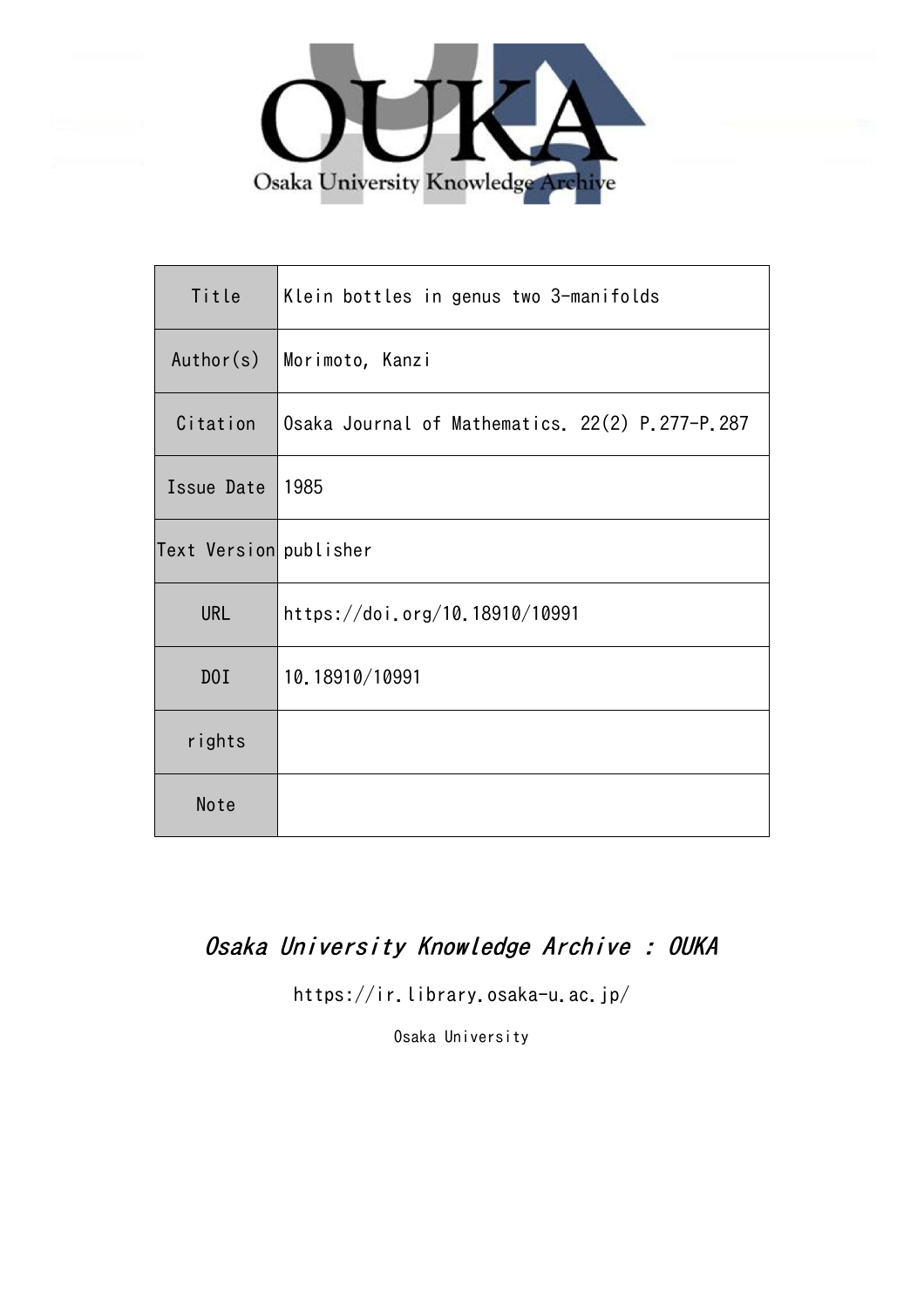**Morimoto, K. Osaka J. Math. 22 (1985), 277-287**

### **KLEIN BOTTLES IN GENUS TWO 3-MANIFOLDS**

### KANZI MORIMOTO

(Received April 20, 1984)

### **Introduction**

For a closed 3-manifold  $M$ , it is very interesting to study the relation between a Heegaard surface of *M* and an embedded surface in *M.* For this purpose W. Haken has shown in [2] that if a closed 3-manifold *M* is not irreducible, then there is an essential 2-sphere in *M* which intersects a fixed Heegaard surface of *M* in a single circle, and W. Jaco has given in [4] an alternative proof of it. M. Ochiai has shown in [8] that if a closed 3-manifold *M* contains a 2-sided pro jective plane, then there is a 2-sided projective plane in *M* which intersects a fixed Heegaard surface of *M* in a single circle, and moreover he has shown in [9] that if a closed 3-manifold *M* with a Heegaard splitting of genus two contains a 2-sided projective plane, then M is homeomorphic to  $P^2 \times S^1$ . Succesively T. Kobayashi has shown in [5] that if a closed 3-manifold *M* with a Heegaard splitting of genus two contains a 2-sided non-separating incompressible torus, then there is a 2-sided non-separating incompressible torus in *M* which intersects a fixed Heegaard surface in a single circle. In this paper we will show a similar result for a Klein bottle.

**Theorem 1.** *Let M be a closed connected orίentable* 3*-manifold with a fixed Heegaard splitting*  $(V_1, V_2; F)$  *of genus two.* If M contains a Klein bottle, *then there is a Klein bottle in M which intersects F in a single circle.*

By the way it is well known that a closed orientable 3-manifold *M* with a Heegaard splitting of genus one contains a Klein bottle if and only if *M* is homeo morphic to  $L(4n, 2n+1)$  for some non-negative integer *n* (c.f. [1]). Using Theorem 1 we will give a necessary and sufficient condition for a closed orientable 3-manifold with a Heegaard splitting of genus two to contain a Klein bottle. Namely we will give three families of closed orientable 3-manifolds, and we will show that a closed orientable 3-manifold *M* with a Heegaard splitting of genus two contains a Klein bottle if and only if *M* belongs to one of the three families (Theorem 2).

I would like to express my gratitude to Prof. F. Hosokawa and Prof. S. Suzuki and the members of KOOK seminar for their helpful suggestions.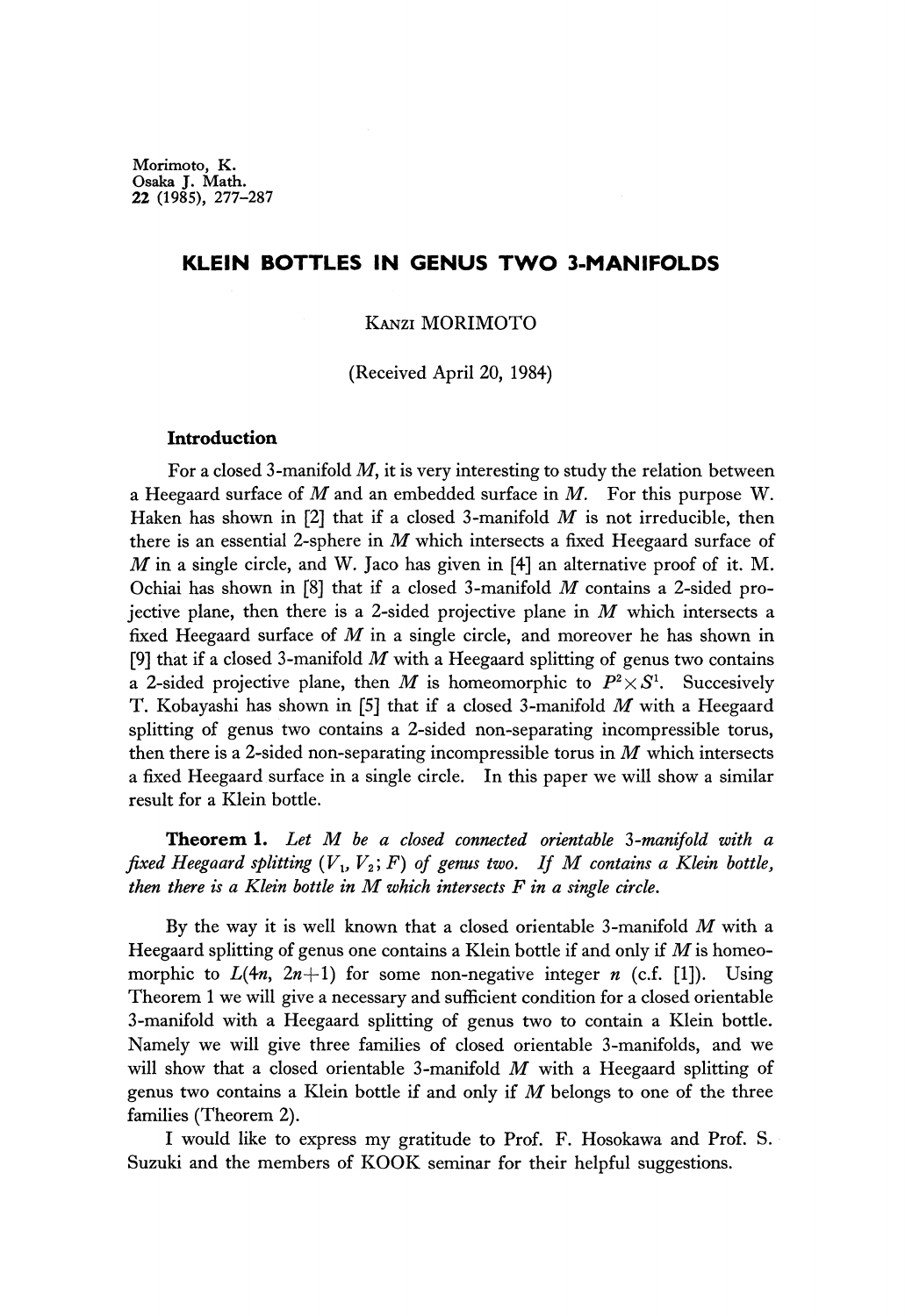### **0. Preliminaries**

Throughout this paper, we will work in the piecewice linear category. *S<sup>n</sup>* and  $P^*$  means the *n*-sphere and the real *n*-dimensional projective space respac tively. I means the unit interval [0, 1].  $Cl(\cdot)$ ,  $Int(\cdot)$  and  $\partial(\cdot)$  mean the closure, the interior and the boundary respectively. A handlebody of genus *n* is defined by disk sum of *n*-copies of  $S^1 \times D^2$  where  $D^2$  is a 2-disk, and we call a handlebody of genus one a solid torus. A Heegaard splitting of genus *n* of a closed orientable 3-manifold  $M$  is a pair  $(V_1, V_2; F)$ , where  $V_i$  is a handlebody of genus  $n(i=1, 2)$  and  $M=V_1\vee V_2$  and  $V_1\cap V_2= \partial V_1= \partial V_2 = F$ . Then *F* is called a Heegaard surface of *M.* According to J. Hempel [3] we call a closed orientable 3-manifold with a Heegaard splitting of genus one a lens space. A properly embedded surface *F* in a 3-manifold *M* is essential if *F* is incompressible in *M* and is not boundary parallel.  $A \sharp B$  and  $A \cong B$  mean the connected sum of A and *B* and that *A* is homeomorphic to *B* respectively. Furthermore for the definitions of standard terms in three dimensional topology and knot theory, we refer to [3], [4] and [9]. For the definition of a hierarchy for a 2-manifold and an isotopy of type *A,* we refer to [4].

### **1. Proof of Theorem 1**

**Lemma 1.1.** *If a compact orientable* 3 *-manifold M contains a compressible Klein bottle in IntM, then*  $M \approx S^2 \times S^1 \sharp M'$  or  $M \approx P^3 \sharp P^3 \sharp M'$  for some com*pact orientable* 3*-manifold M'.*

Proof. Let *K* be a compressible Klein bottle in *IntM*, then there is a 2disk *D* in *IntM* such that  $D \cap K = \partial D$  and  $\partial D$  is a 2-sided essential simple loop in *K*. And so there is an embedding  $D \times I \subset Int M$  such that  $D \times \{1/2\} = D$  and  $(D \times I) \cap K = (\partial D \times I) \cap K = \partial D \times I$ . By W. Lickorish [7] there are following two cases.

Case 1:  $\partial D$  cuts K into an annulus. Then  $(K-\partial D\times I)\vee (D\times \{0, 1\})=S$ is a non-separating 2-sphere in M, so  $M \cong S^2 \times S^1 \sharp M'$ , because K is one-sided in *M.*

Case 2:  $\partial D$  cuts K into two Möbius bands. Then  $(K-\partial D\times I) \cup (D\times I)$  $\{0, 1\}$  =  $P_0^{\circ} \vee P_1^{\circ}$  is a disjoint union of two one-sided projective planes in M, so  $M \simeq P^3 \sharp P^3 \sharp M'.$ 

Proof of Theorem 1.

Let *M* be a closed orientable 3-manifold with a Heegaard splitting  $(V_1,$ *V2 ; F)* of genus two. If *M* contains a compressible Klein bottle, then by Lemma 1.1  $M \approx S^2 \times S^1 \sharp L$  where *L* is a lens space or  $M \approx P^3 \sharp P^3$ . In the both cases it is clear that  $M$  contains a Klein bottle which intersects either  $V_1$  or  $V_2$  in a non separating disk. Hence we may assume that *M* is neither homeomorphic to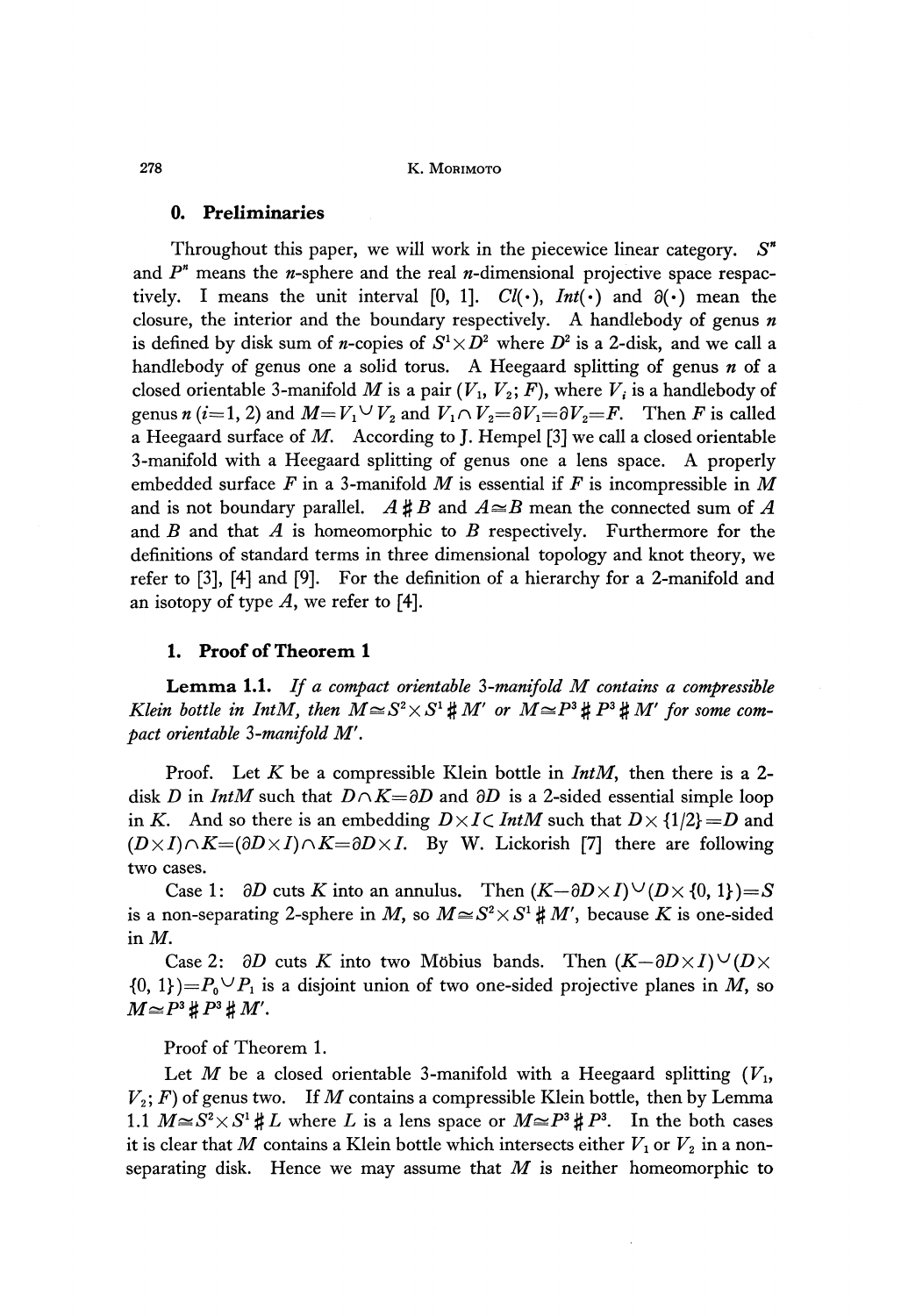$S^2 \times S^1 \sharp L$  nor to  $P^3 \sharp P^3$ . Therefore any Klein bottle in *M* is incompressible. For any Klein bottle in  $M$  by thinning  $V_1$  enough we may assume that the Klein bottle intersects  $V_1$  in disks. Let  $K$  be a Klein bottle in  $M$  such that among all Klein bottles in  $M$  which intersects  $V_1$  in disks the number of the components of  $K \cap V_1$  is minimal, and put  $K_i = V_i \cap K$  (*i*=1, 2). We may assume that  $K_2$  is incompressible in *V<sup>2</sup>* because *K* is incompressible in *M.* Then as in W. Jaco [4] we have a hierarchy  $(K_2^1, \alpha_1), (K_2^2, \alpha_2), \cdots, (K_2^n, \alpha_n)$  for  $K_2^1 = K_2$  which gives rise to a sequence of isotopies in  $M$  where the  $i$ -th isotopy is an isotopy of type A at  $\alpha_i$  (i=1, 2,  $\cdots$ , n). In addition we may suppose that  $\alpha_i \wedge \alpha_j = \phi$  (i + j), so we assume that each  $\alpha_i$  is a properly embedded essential arc in  $K_2$ .

By W. Lickorish [7], each  $\alpha_i$  is one of the following five types. We say that  $\alpha_i$  is of type I if  $\alpha_i$  meets two distinct components of  $\partial K_2$ ,  $\alpha_i$  is of type II if  $\alpha_i$  meets only one compoent of  $\partial K_2$  and  $\alpha_i$  cuts  $K_2$  into a planar surface and Klein bottle with hole(s),  $\alpha_{i}$  is of type III if  $\alpha_{i}$  meets only one component of  $\partial K_{2}$ and  $\alpha_{i}$  cuts  $K_{2}$  into an annulus (with holes),  $\alpha_{i}$  is of type IV if  $\alpha_{i}$  meets only one component of  $\partial K_2$  and  $\alpha_i$  cuts  $K_2$  into two Möbius bands (with holes),  $\alpha_i$  is of type V if  $\alpha_i$  meets only one component of  $\partial K_2$  and  $\alpha_i$  cuts  $K_2$  into a Möbius band (with holes). (Fig. 1.1)



Fig. 1.1

In particular we say that  $\alpha_i$  is a *d*-arc if  $\alpha_i$  is of type I and there is a compo nent  $C$  of  $\partial K_2$  such that  $\alpha_i\cap C$   $\neq$   $\phi$  and  $\alpha_j\cap C$   $\!=$   $\phi$  for all  $j\!<$   $i$ . Put  $K_1$   $\!=$   $\!D_1$   $\!\vee$   $\!D_2$  $\vee \dots \vee D_r$  where  $D_i$  is a disk and  $C_i = \partial D_i$ , so  $\partial K_2 = \partial K_1 = C_1 \vee C_2 \vee \dots \vee C_r$ . Before the proof of Theorem 1 we show some lemmas.

Lemma 1.2. Any  $\alpha_i$  is not a d-arc.

Proof. If some  $\alpha_i$  is a *d*-arc, then by using the argument of the inverse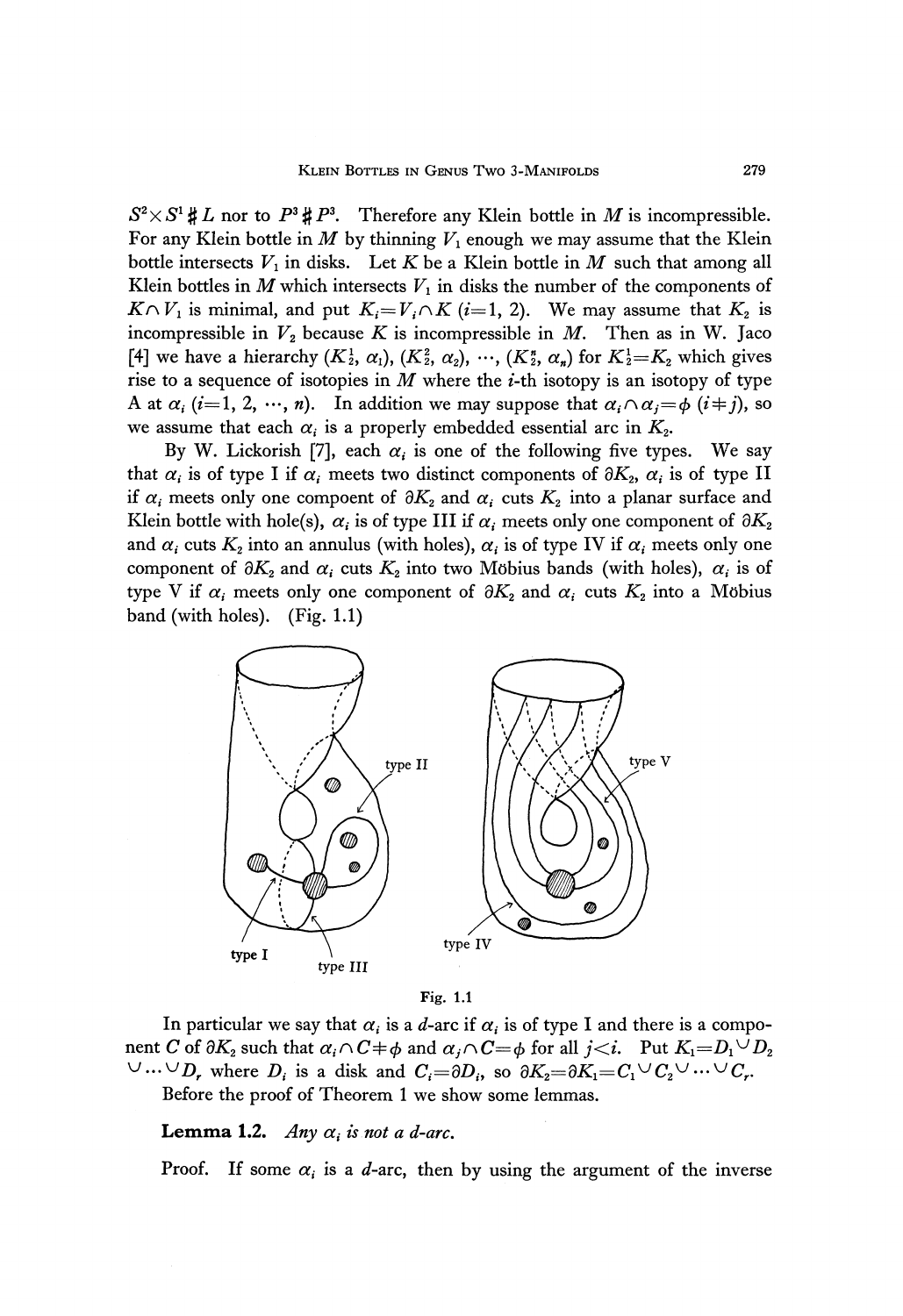operation of an isotopy of type A defined in M. Ochiai  $[9]$  we can show that there is a Klein bottle  $K'$  in  $M$  such that each component of  $K' \cap V_1$  is a disk and the number of the components of  $K' \cap V_1$  is less that that of  $K \cap V_1$ . This is a contradiction.

# **Lemma 1.3.** Any  $\alpha_i$  is not of type II.

Proof. If some  $\alpha_i$  is of type II, then by the definition of type II there is an arc  $\beta$  in  $\partial K_2$  such that  $\beta \cap \alpha_i{=}\partial \beta{=}\partial \alpha_i$  and  $\beta \vee \alpha_i$  bounds a planar surface  $P$  in *K*<sub>2</sub>. Since each  $\alpha_j$  is an essential arc in *K*<sub>2</sub>, some  $\alpha_j$  in *P* is a *d*-arc. Hence the conclusion follows from Lemma 1.2.

**Lemma 1.4.** If some  $\alpha_i$  which is of type V meets  $C_j$ , then  $D_j$  is a non*separating disk in Vι.*

Proof. By performing an isotopy of type A at  $\alpha_i$ , we obtain a Möbius band in  $V_1$ . Since  $V_1$  is orientable a Möbius band in  $V_1$  is one-sided, and so  $D_j$  is non-separating.

**Lemma 1.5.**  $\alpha_1$  is of type III, IV or V. Moreover we may suppose without *loss of generality that*  $\alpha_1$  meets  $C_1$ , and  $D_1$  is a non-separating disk in  $V_1$ .

Proof. By lemma 1.2 and lemma 1.3  $\alpha_1$  is of type III, IV or V. Suppose that  $\alpha_1$  meets  $C_1$ . If  $\alpha_1$  is of type V then by Lemma 1.4  $D_1$  is a non-separating disk in  $V_1$ . So we suppose that  $\alpha_1$  is of type III or IV and  $D_1$  is a separating disk in  $V_1$ . Let  $A_1$  be an annulus in  $V_1$  obtained by performing an isotopy of type A at  $\alpha_1$  and  $K'$  be the image of  $K$  after the isotopy. Then  $K' \cap V_1 = A_1^{\cup} \cup D_2$  $\cup \cdots \cup D_r$  and there is an annulus A' in  $\partial V_1$  such that  $K' \cap A' = A_1 \cap A' = \partial A_1 =$  $\partial A'$ . Let  $K''=(K'-A_1)\vee A'$ , then  $K''$  is a Klein bottle in M and by pushing  $A'$  into  $V_2$  we obtain a Klein bottle  $\bar{K}$  from  $K''$  such that each component of  $\bar{K} \cap V_1$  is a disk and the number of the components of  $\bar{K} \cap V_1$  is less than that of  $K \cap V_1$ . This is a contradiction. Therefore  $D_1$  is a non-separating disk in  $V_1$ .

Now by Lemma 1.2 and Lemma 1.3  $\alpha_2$  is of type III, IV or V. Case 1:  $\alpha_1$  is of type III or IV.

At first let  $\alpha_2$  be of type III or IV. If  $\alpha_2$  also meets  $C_1$ , then there are two arcs  $\beta_1$ ,  $\beta_2$  in  $C_1$  such that  $\partial(\beta_1 \cup \beta_2) = \partial(\alpha_1 \vee \alpha_2)$  and  $(\beta_1 \vee \alpha_1) \vee (\beta_2 \vee \alpha_2)$  bounds a planar surface in  $K_2$ , so there is a *d*-arc  $\alpha_j$  for some  $j \geq 3$ . Therefore, by Lemma 1.2,  $\alpha_2$  meets only  $C_2$ . Let  $K^1$  be the image of  $K$  after an isotopy of type A at  $\alpha_1$  and  $K^2$  be the image of  $K^1$  after an isotopy of type A at  $\alpha_2$ . Then  $K^2 \cap V_1 = A_1 \cup A_2 \cup D_3 \cup \dots \cup D_r$ , where  $A_i$  is an essential annulus properly embedded in  $V_1$  (*i*=1, 2). By cutting  $V_1$  along a disk  $D$  parallel to  $D_2$  missing we obtain a solid torus V containing  $A_1^{\cup} A_2$ . (Fig. 1. 2).

So we obtain an annulus  $A'$  in  $\partial V$  missing the image of D, so in  $\partial V$ <sub>1</sub>, such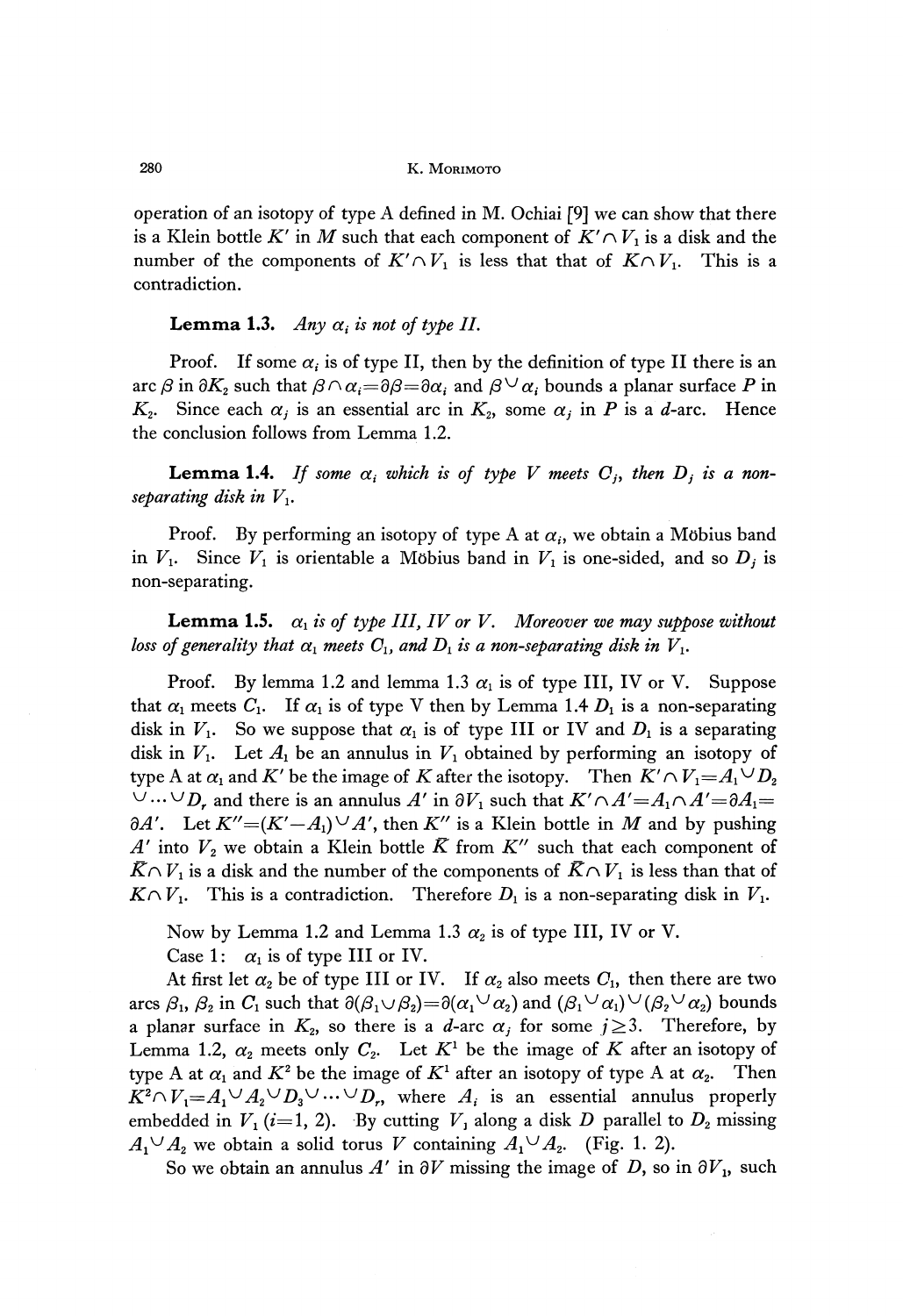

Fig. 1.2

that  $A_i \cap A' = a$  component of  $\partial A_i = a$  component of  $\partial A'$  (*i*=1, 2) and  $K^2 \cap$ *A'=dA<sup>r</sup> .* By cutting *K* along *A'* and pasting *A'* to the boundaries of the suitable component(s), we obtain a Klein bottle  $K'$  such that  $K' \cap V_1 {=} A''^\bigcup D_{i1}^\bigcup$  $\cdots$ <sup>D</sup><sub>ip</sub></sup> ( $p \le r-2$ ) where A'' is an annulus and  $\{D_{i1}, \cdots, D_{ip}\}$  is a subset of  $\{D_3, \cdots, D_{ip}\}$  $\cdots$ ,  $D_r$ }. In the case that  $A''$  is boundary parallel, then by pushing  $A''$  into  $V_2$ we obtain a Klein bottle which intersects  $V_1$  in  $p$  disks. In the case that  $A''$  is essential, then by performing an isotopy of type A we obtain a Klein bottle which intersects  $V_1$  in  $p+1$  disks. This is a contradiction. Therefore  $\alpha_2$  must be of type V. By Lemma 1.4 and Lemma 1.5  $\alpha_2$  must meet  $C_1$  and  $r=1$ . This completes the proof of Case 1.

Case 2:  $\alpha_1$  is of type V.

At first let  $\alpha_2$  be of type III or IV. If  $\alpha_2$  also meets  $C_1$  and  $\alpha_2$  is of type III, then  $\alpha_1^{\cup} \alpha_2^{\cdot}$  cuts  $Cl(K-D_1)$  into a disk, and so  $r=1$  by Lemma 1.2. If  $\alpha_2^{\cdot}$  also meets  $C_1$  and  $\alpha_2$  is of type IV, then by Lemma 1.2  $\alpha_2$  is an inessential arc in  $K_2^2$ where  $K_2^2$  is a surface obtained by cutting  $K_2^1 = K \cap V_2$  along  $\alpha_1$ . This is a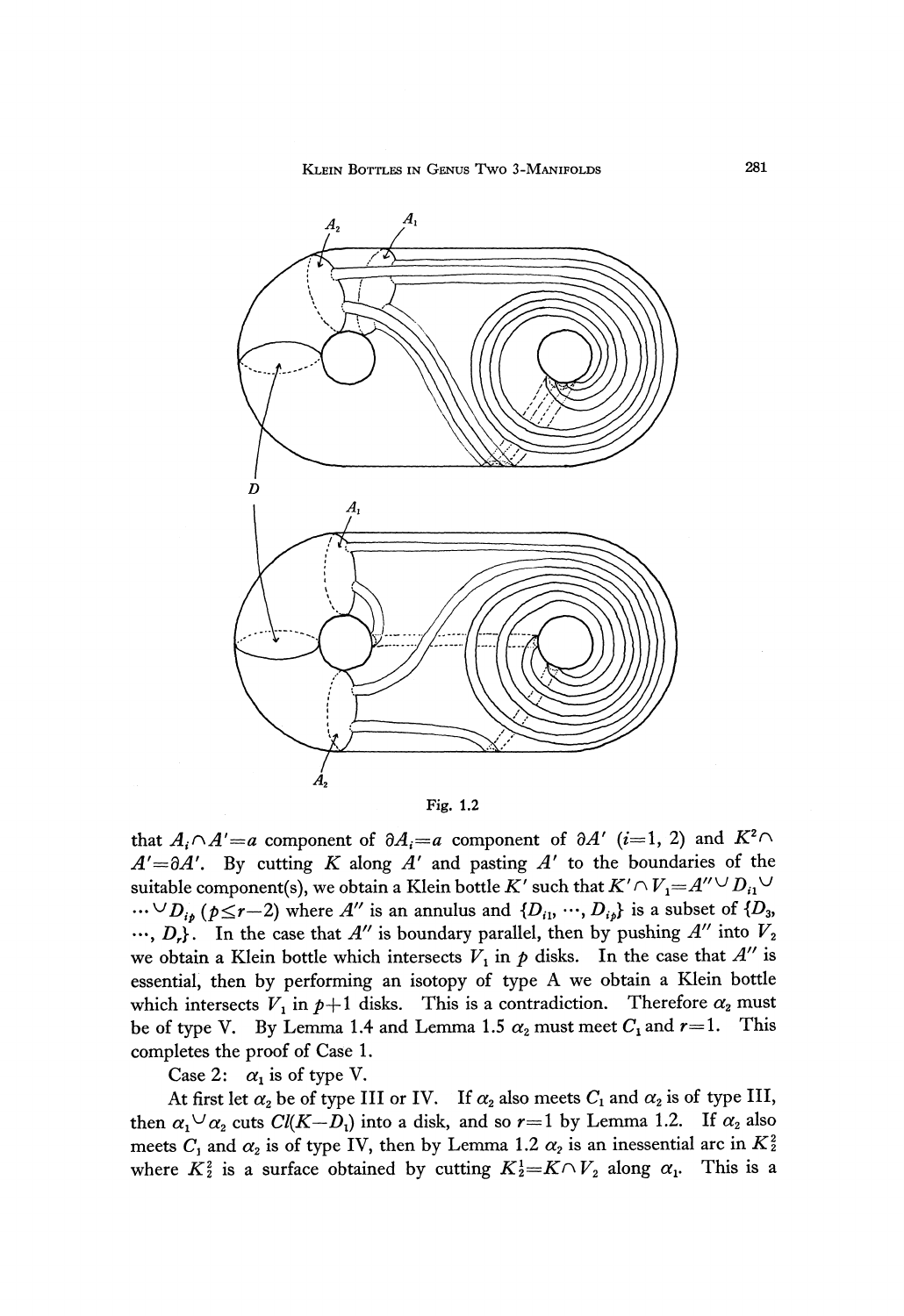282 **K. MORIMOTO**



**Fig. 1.3**

contradiction. Therefore  $\alpha_2$  meets only  $C_2$  and is of type IV. Let  $A_1$  be a Möbius band obtained by an isotopy of type A at  $\alpha_{1}$ , and  $A_{2}$  be an annulus obtained by an isotopy of type A at  $\alpha_{\text{2}}$ . If there is a properly embedded 2-disk *D* in  $V_1$  such that *D* cuts  $V_1$  into two solid tori  $T_1$  and  $T_2$  and  $A_i$  is properly embedded in  $T_i$  (*i*=1, 2). (Fig 1.3)

Then by the argument of Lemma 1.5 we obtain a Klein bottle *K'* such that each component of  $K' \cap V_1$  is a disk and the number of the components of  $K' \cap V_1$  is less than that of  $K \cap V_1$ . This is a contradiction. Hence there is a non-separating 2-disk  $D$  properly embedded in  $V_{1}$  with  $D \cap A_{i} = \phi$  ( $i=1,2$ ). (Fig. 1.4)

Let T be a solid torus obtained by cutting  $V_1$  along D. Since  $\partial A_1$  and &4<sup>2</sup> are mutually parallel simple loops in 3Γ, there is an annulus *A'* in *d2T* missing the image of D, so in  $\partial V_1$ , such that  $A_1 \cap A' = \partial A_1 = a$  component of *dA<sup>f</sup>* and *A2Γ\A'=a* component of *ΘA2=a* component of *dA'.* By cutting *K* along *dA'* and pasting *A'* to the boundaries of the suitable components we obtain a Klein bottle  $K'$  such that  $K' \cap V_{\mathbf 1} = S \cup D_{i1} \cup \ldots \cup D_{i p}$   $(p \leq r-2)$  where  $S$  is a Möbius band and  $\{D_{i1}, \dots, D_{ip}\}$  is a subset of  $\{D_3, \dots, D_r\}$ . Then by performing an isotopy of type A we obtain a Klein bottle which intersects  $V_1$  in  $p+1$  disks. This is a contradiction.

Secondly let  $\alpha_{\text{z}}$  be of type V. If  $\alpha_{\text{z}}$  also meets  $C_{1}$  then we have the following two cases.

Case (a): Each component of  $C_1 - \partial \alpha_1$  contains one point of  $\partial \alpha_2$ .

Case (b):  $\partial \alpha_2$  is contained in a component of  $C_1 - \partial \alpha_1$ 

If Case (a) holds, then by Lemma 1.2  $\alpha_2$  is an inessential arc in K $\frac{2}{3}$  where K $\frac{2}{3}$ is a surface obtained by cutting  $K_2^1 = K \cap V_2$  along  $\alpha_1$ . This is a contradiction. If Case (b) holds, then  $\alpha_1 \vee \alpha_2$  cuts  $Cl(K-D_1)$  into a disk, so  $r=1$  by Lemma 1.2.

If  $\alpha_2$  meets only  $C_2$ , then  $\alpha_3$  meets  $C_1$ ,  $C_2$  or  $C_3$ . If  $\alpha_3$  meets only  $C_3$ , then  $\alpha_{3}$  must be of type IV. By a similar argument of the first case of Case 2, we get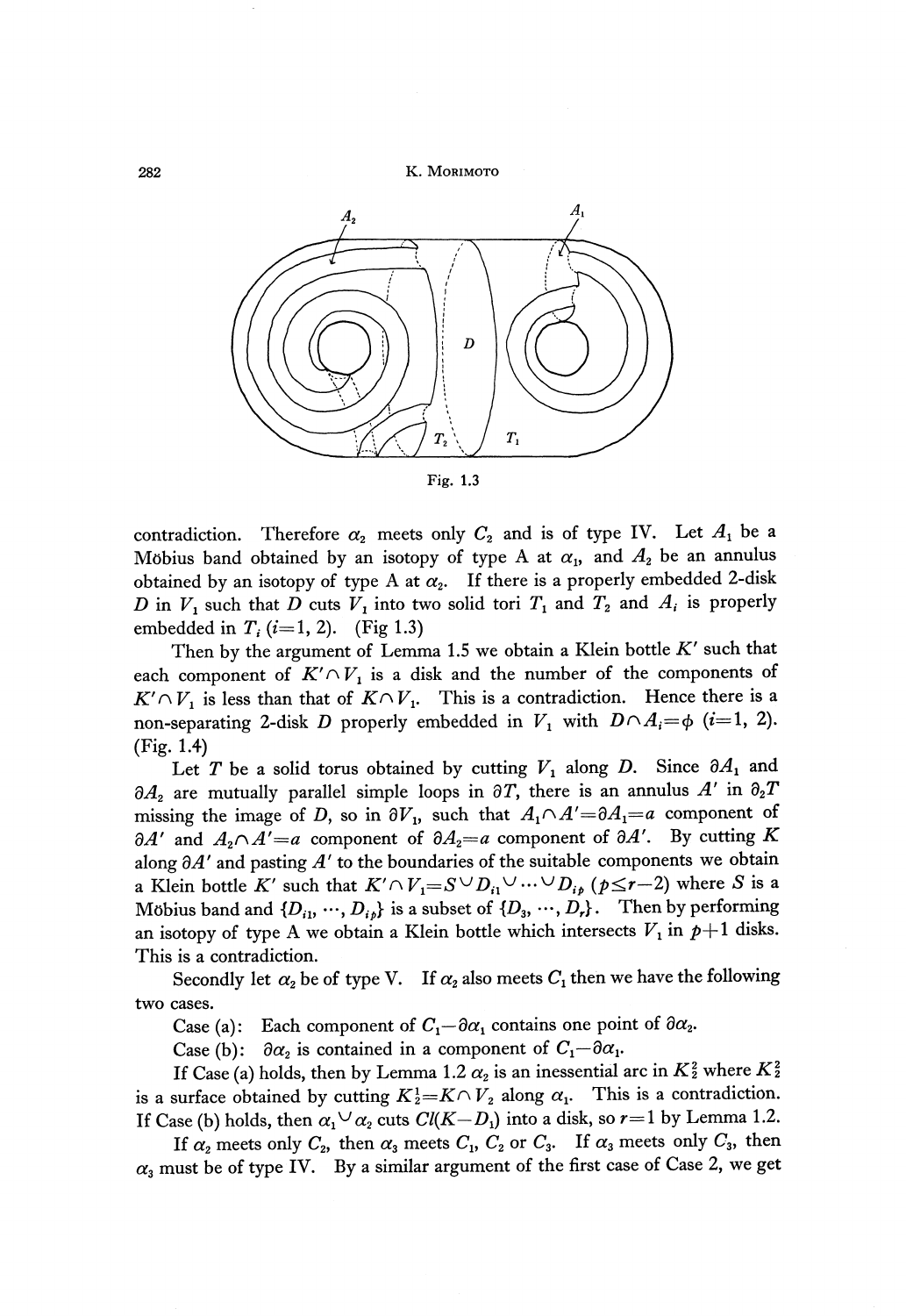KLEIN BOTTLES IN GENUS TWO 3-MANIFOLDS 283



a contradiction. If  $\alpha_3$  meets either only  $C_1$  or only  $C_2$ , then  $\alpha_3$  is an inessential arc in  $K_2^2$ . Hence  $\alpha_3$  is of type I and meets both  $C_1$  and  $C_2$ . Let  $K'$  be the image of  $K$  after a sequence of isotopies of type A at  $\alpha_{\text{\tiny 1}}$  at  $\alpha_{\text{\tiny 2}}$  and at  $\alpha_{\text{\tiny 3}}$ *.* Then  $K' \cap V_2$  is a single disk. This completes the proof.

### **2. Statement and proof of Theorem 2**

Let *K* be a Klein bottle and *KI* be the (orientable) twisted /-bundle over *K.* Then  $KI$  admits two Seifert fibrations  $\mathcal{F}_{1}$ ,  $\mathcal{F}_{2}$  where the orbit manifold of  $\mathcal{F}_{1}$  is a disk with two exceptional points of each index 2, and the orbit manifold of  $\mathcal{F}_{\text{2}}$  is a Möbius band without exceptional points. (see Ch. VI of W. Jaco [4]). Let  $\alpha$ be a fiber of  $\mathcal{F}_1$  in  $\partial K I$  and  $\beta$  be a fiber of  $\mathcal{F}_2$  in  $\partial K I$ . In the following we give three families of closed orientable 3-manifolds containing a Klein bottle.

 $C(1)$ : Let  $M(k)$  be a two bridge knot exterior in  $S<sup>3</sup>$  where k is a two bridge knot (possibly trivial) (c.f. Ch.4 of D. Rolfsen [10]). Let  $μ$ <sub>1</sub>,  $μ$ <sub>2</sub> be two disjoint meridians of *k* in  $\partial M(k)$  and  $\overline{\mu}_1$ ,  $\overline{\mu}_2$  be two disjoint simple loops in *IntM(k)* obtained by pushing  $\mu_1$  and  $\mu_2$  into  $IntM(k)$ . Let  $M_1$  be a 3-manifold obtained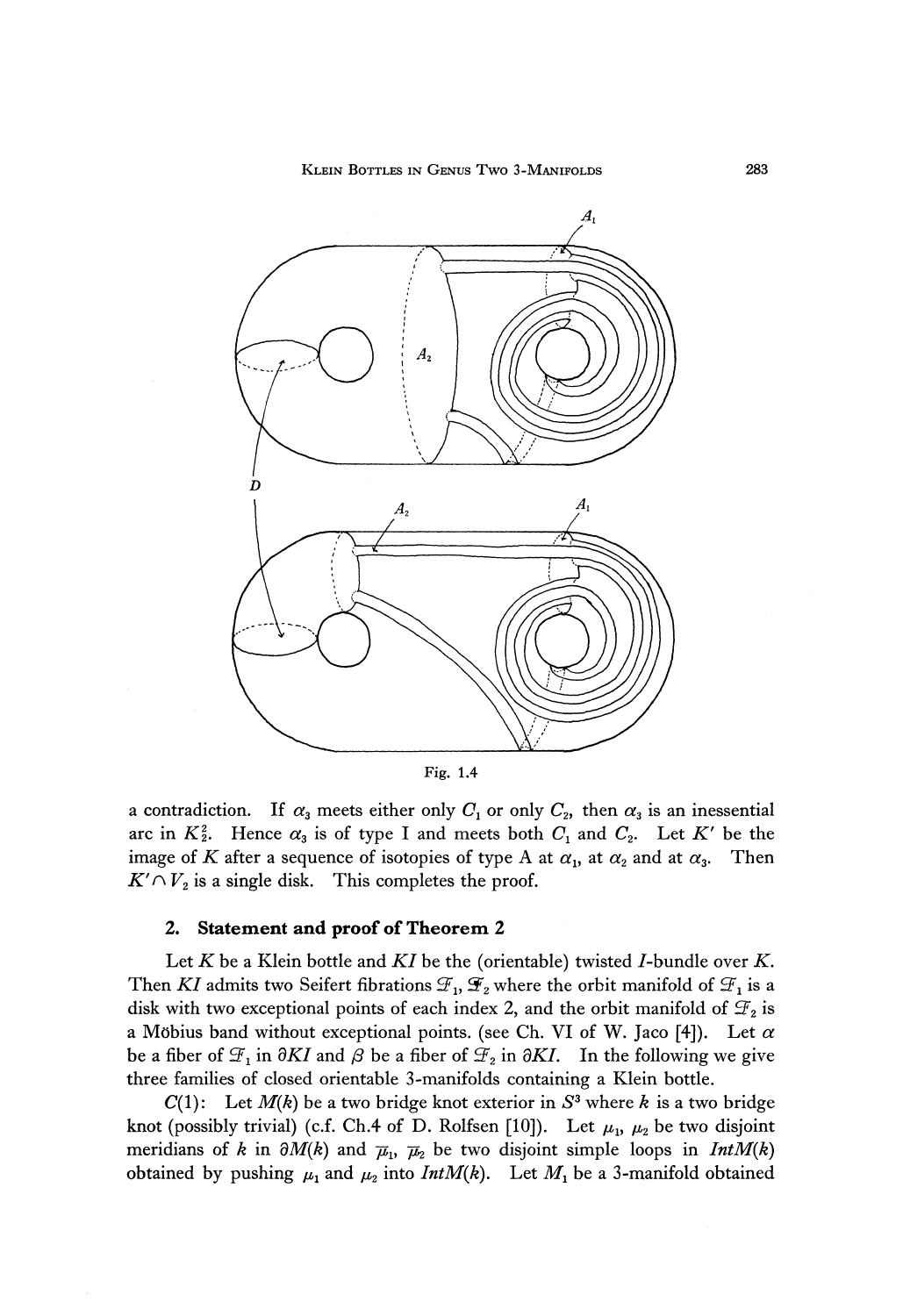284 K. MORIMOTO

from  $M(k)$  by performing arbitrary Dehn surgeries on  $M(k)$  along  $\overline{\mu}_1$  and  $\overline{\mu}_2$ . Then  $C(1)$  is the family which consists of all 3-manifolds obtained from  $M_1$  and *KI* by identifying  $\partial K I$  with  $\partial M_{1}$  by a homeomorphism which takes  $\beta$  to  $\mu_{1}$ .

*C(2)*: Let  $M(k)$ ,  $\mu_1$  and  $\overline{\mu}_1$  be a two bridge knot exterior, a meridian of k in  $\partial M(k)$  and a simple loop in  $Int M(k)$  as in  $C(1)$  respectively. Let  $M_2$  be a 3 manifold obtained from *M(k)* by performing an arbitrary Dehn surgery on  $M(k)$  along  $\overline{\mu}_1$ . Then  $C(2)$  is the family which consists of all 3-manifolds obtained from *M<sup>2</sup>* and *KI* by identifying *dKI* with *dM<sup>2</sup>* by a homeomorphism which takes  $\alpha$  to  $\mu_1$ .

 $C(3)$ : Let  $L=V_1 \vee V_2$  be a lens space where  $V_i$  is a solid torus  $(i=1, 2)$ and  $V_1 \cap V_2 { = }\partial V_1 { = }\partial V_2.$  Let  $L(k)$  be a one bridge knot exterior in  $L$  (i.e.  $k$  is a simple loop in *L* and for  $i=1, 2$  ( $V_i$ ,  $V_i \cap k$ ) is homeomorphic to  $(A \times I, \{p\} \times I)$ as pairs where A is an annulus and  $p$  is a point in *IntA*). Let  $\mu$  be a meridian of  $k$  in  $\partial L(k)$ . Then  $C(3)$  is the family which consists of all 3-manifolds obtained from *L{k)* and *KI* by identifying *dKI* with *dL(k)* by a homeomorphism which takes  $\alpha$  to  $\mu$ .

Theorem 2. Let M be a closed connected orientable 3-manifold with a *Heegaard splitting of genus two. Then M contains a Klein bottle if and only if M belongs to one of*  $C(1)$ ,  $C(2)$  or  $C(3)$ .

For the proof of Theorem 2 we prepare the following two Lemmas.

Lemma 2.1 (Lemma 3.2 of T. Kobayashi [6]). *Let V be a handlebody of genus two and A be a non-separating essential annulus properly embedded in V. Then A cuts V into a handlebody V' of genus two and there is a complete system* of meridian disks  $\{D_{1},\,D_{2}\}$  of  $V'$  such that  $D_{1}\!\cap\! A$  is an essential arc of  $A.$   $\,$  (Fig. 2.1)



**Lemma 2.2.** *Let S be a Mϋbius band properly embedded in a handlebody V of genus n. Then there is a 2-disk D properly embedded in V which cuts V into*  $V_1$  and  $V_2$  where  $V_1$  is a solid torus and  $V_2$  is a handlebody of genus n $-1$  and  $S$  is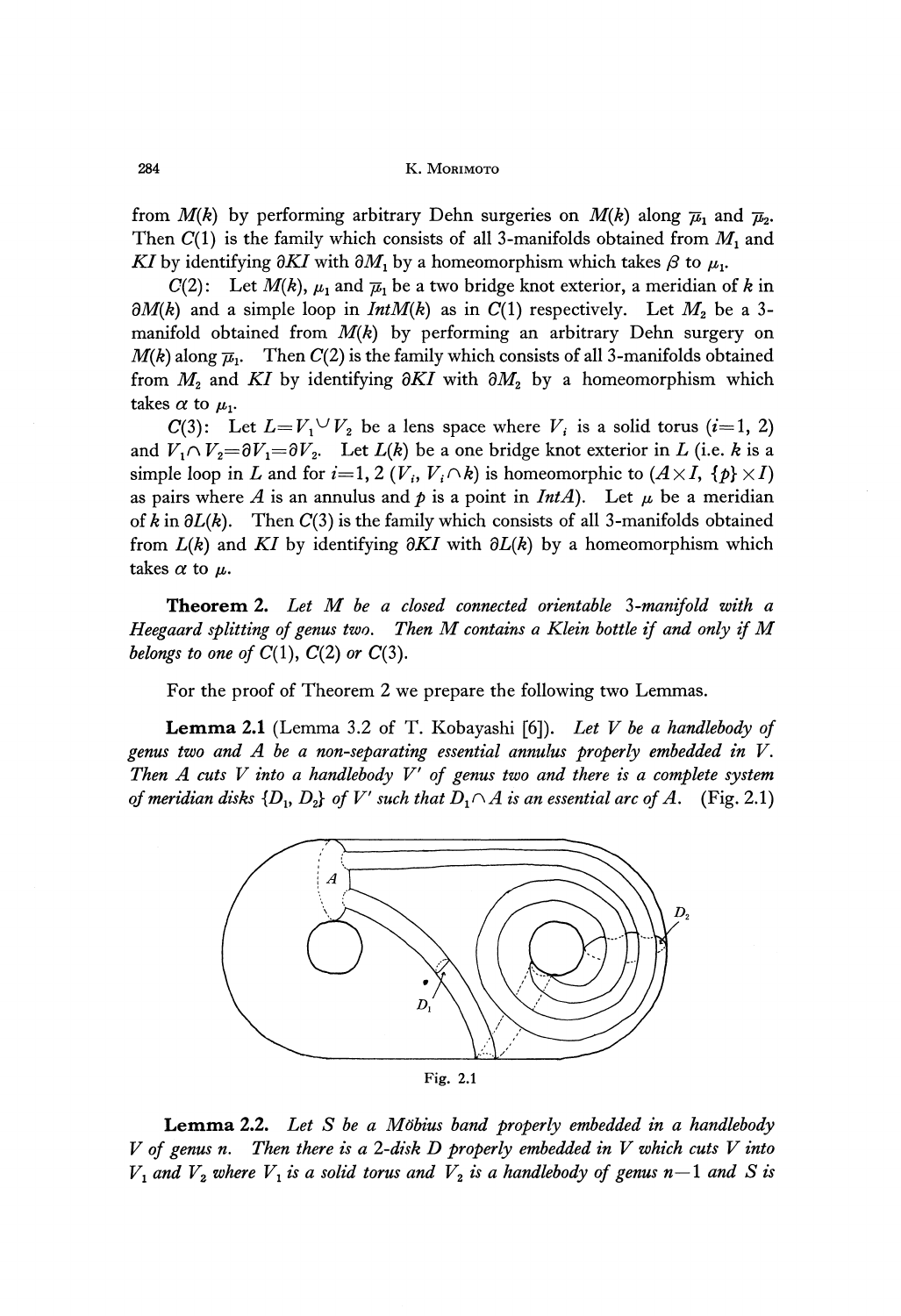## *properly embedded in V*<sup>*v*</sup>

Proof. Since Möbius band can not be properly embedded in a 3-ball, by using a complete system of meridian disks in  $V$ , we can find a non-separating disk  $D_1$  properly embedded in V such that  $D_1 \cap S \neq \emptyset$  and there is a component  $\alpha$  of  $D_1 \cap S$  which is an essential arc in S and is innermost in  $D_1$ . Therefore there is a 2-disk  $D_2$  in  $D_1$  such that  $\partial D_1 \cap D_2 = \beta$  is an arc and  $\alpha \cap \beta = \partial \alpha = \partial \beta$ and  $\alpha \cup \beta = \partial D_2$ . Then there is a proper embedding  $D_2 \times I \subset V$  such that  $D_2 \times \{1/2\} = D_2$  and  $(D_2 \times I) \cap S = \alpha \times I$ . Let  $D_3 = (S - (\alpha \times I)) \cup (D_2 \times \{0\}) \cup$  $(D \times \{1\})$ . Since S is one-sided in V,  $D_3$  is a non-separating disk properly embedded in *V.* (Fig. 2.2)



Fig. 2.2

Let  $S_1 = D_3 \cup (\beta \times I)$ , then  $S_1$  is a Möbius band and  $S$  is obtained by pushing  $S_1$  slightly into *IntV*. Let *N* be a regular neighborhood of  $S_1$  in *V*, then *N* is a solid torus and *S* may be supposed to be properly embedded in *N.* Therefore  $D=Cl(\partial N-\partial V)$  is the 2-disk satisfying the conditions of this Lemma.

Proof of Theorem 2.

Let  $(V_1, V_2; F)$  be a Heegaard splitting of genus two of M. If M contains a compressible Klein bottle, then by Lemma 1.1  $M \cong S^2 \times S^1 \sharp L$  where L is a lens space or  $M \approx P^3 \sharp P^3$ . If  $M \approx S^2 \times S^1 \sharp L$ , then M belongs to C(3) because  $S^2 \times S^1$  is obtained from  $KI$  and a solid torus by identifying their boundaries by some homeomorphism. If  $M \cong P^3 \,\sharp\, P^3$ , then  $M$  belongs to  $C(2)$  by the same reason as above. If *M* contains an incompressible Klein bottle, then by Theorem 1 we can suppose without loss of generality that there exists a Klein bottle *K* in *M* which intersects  $V_1$  in a non-separating disk. For  $i=1, 2$  put  $K_i=KNV_i$ then  $K_1$  is a non-separating disk in  $V_1$  and  $K_2$  is a Klein bottle with one hole in  $V_2$ . Let  $\alpha$  be an essential arc in  $K_2$  which gives rise to an isotopy of type A at  $\bar{\alpha}$ and  $\bar{K}$  be the image of  $K$  after an isotopy of type A at  $\bar{\alpha}$  and put  $\bar{K} = \bar{K} \cap V_i$  $(i=1, 2)$ . Then we have the following three cases.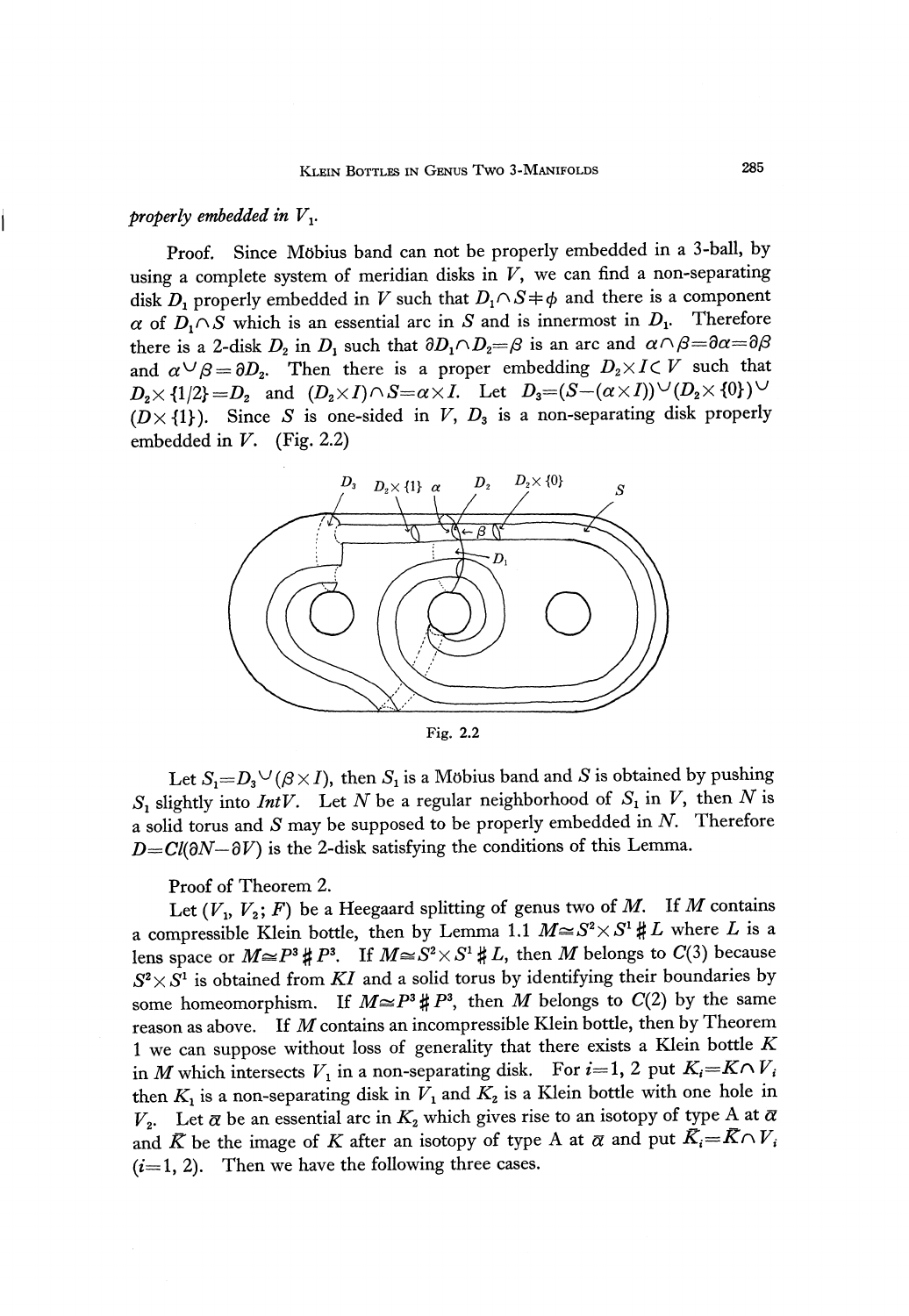Case (1):  $\bar{\alpha}$  is of type III. For  $i=1, 2$   $K_i$  is a non-separating essential annulus in *V{ .* So by using a similar argument of §4 of T. Kobayashi [5] and noting Lemma 2.1, we can show that  $M$  belongs to  $C(1)$ .

Case (2):  $\bar{\alpha}$  is of type IV.  $\bar{K}_1$  is a non-separating essential annulus in  $V_1$ and  $\bar{K_{2}}$  is a disjoint union of two Möbius bands in  $V_{2}.$  So by using a similar argument of §4 of T. Kobayashi [5] and noting Lemma 2.1 and Lemma 2.2, we can show that  $M$  belongs to  $C(2)$ .

Case (3):  $\bar{\alpha}$  is of type V. For  $i=1, 2$   $\bar{K}_i$  is a Möbius band in  $V_i$ . So by using a similar argument of §4 of T. Kobayashi [5] and noting Lemma 2.2, we can show that *M* belongs to C(3).

Conversely if M belongs to one of  $C(1)$ ,  $C(2)$  or  $C(3)$ , then by tracing back the above procedure it is easy to see that *M* has a Heegaard splitting of genus two and contains a Klein bottle. This completes the proof.

### REMARKS.

(1) In the case that *M* is irreducible and has a non-trivial torus decom position and has a Heegaard splitting of genus two, then *M* is completely characterized by T. Kobayashi [6].

(2) In the case that  $M$  is connected sum of two lens spaces  $L_1$  and  $L_2$  and contains a Klein bottle, then it is easily checked that either  $L_1$  or  $L_2$  is homeo morphic to  $L(4n, 2n+1)$  for some non-negative integer *n* or both  $L_1$  and  $L_2$ are homeomorphic to  $P^3$ .

#### **References**

- [1] G.E. Bredon and J.W. Wood: *Non-orientable surface in orientable 3-manifolds,* Invent. Math. 7 (1969), 83-110.
- [2] W. Haken: *Some results on surface in* 3 *-manifolds,* Studies in Modern Topology, Math. Assoc. Amer., Prentice-Hall, 1968.
- [3] J. Hempel: 3-manifolds, Ann. of Math. Studies No. 86, Princeton N.J., Princeton University Press, 1976.
- [4] W. Jaco: Lectures on three manifold topology, Conference board of Math. No. 43, 1980.
- [5] T. Kobayashi: *Non-separating incompressible tori in 3-manifolds,* J. Math. Soc. Japan 36 (1984), 11-22.
- [6] T. Kobayashi: *Structures of the Haken manifolds with Heegaard splittings of genus two,* Osaka J. Math. 21 (1984), 437-455.
- [7] W.B.R. Lickorish: *Homeomorphisms of non-orientable two manifolds,* Proc. Cambridge Philos. Soc. 59 (1963), 307-317.
- [8] M. Ochiai: *2-sided embedding of projective planes into* 3*-manifolds,* Trans. Amer. Math. Soc. **274** (1982), 641-650.
- [9] M. Ochiai: *On Haken<sup>3</sup> s theorem and its extension,* Osaka J. Math. 20 (1983), 461 468.